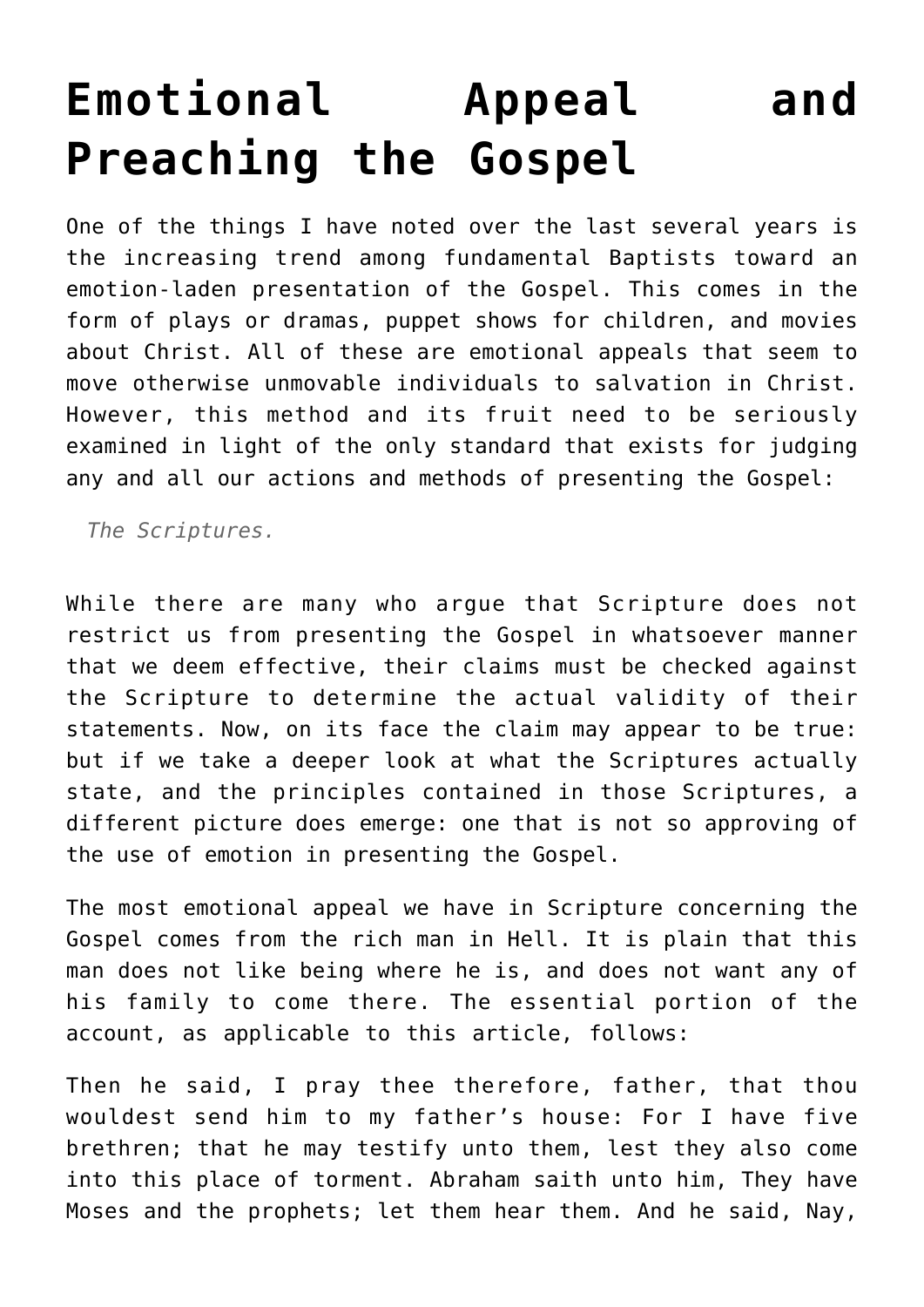father Abraham: but if one went unto them from the dead, they will repent. And he said unto him, If they hear not Moses and the prophets, neither will they be persuaded, though one rose from the dead.*(Luke 16: 27-31)*

It is the last statement made by Abraham in response to the (former) rich man's plea to send Lazarus back from the dead that is telling. Abraham would not even entertain the idea of sending Lazarus back from the dead to testify of the Gospel. Instead, Abraham states: "If they hear not Moses and the prophets, neither will they be persuaded, though one rose from the dead." This response is recorded for all who read to understand that, as powerful a witness it is for one to rise from the dead, it does not impact the heart the way the Scriptures do. In fact, every indication is that the emotional impact of such an event may not do anything but further harden the heart against the Gospel. At a very minimum, if someone has such an experience, they may become "inoculated" against the Gospel as they substitute the emotional experience for actually believing Christ in faith and repentance.

However, since there are those who protest this conclusion, and those who cannot understand why Abraham would set forth such a restriction on the presenting of the Gospel (after all, it certainly appears that Abraham is stating that the Scriptures and the plain preaching of the Scriptures are the only approved means of presenting the Gospel), it is necessary to apply the rest of the Scriptures that address this issue.

If we begin in the Old Testament, we find that the LORD made it very plain whose word the Scripture is, and to what purpose it exists. Specifically, in Isaiah, chapter 55, the LORD is clear and express about His salvation and the role His word performs in the salvation of a soul:

Seek ye the LORD while he may be found, call ye upon him while he is near: Let the wicked forsake his way, and the unrighteous man his thoughts: and let him return unto the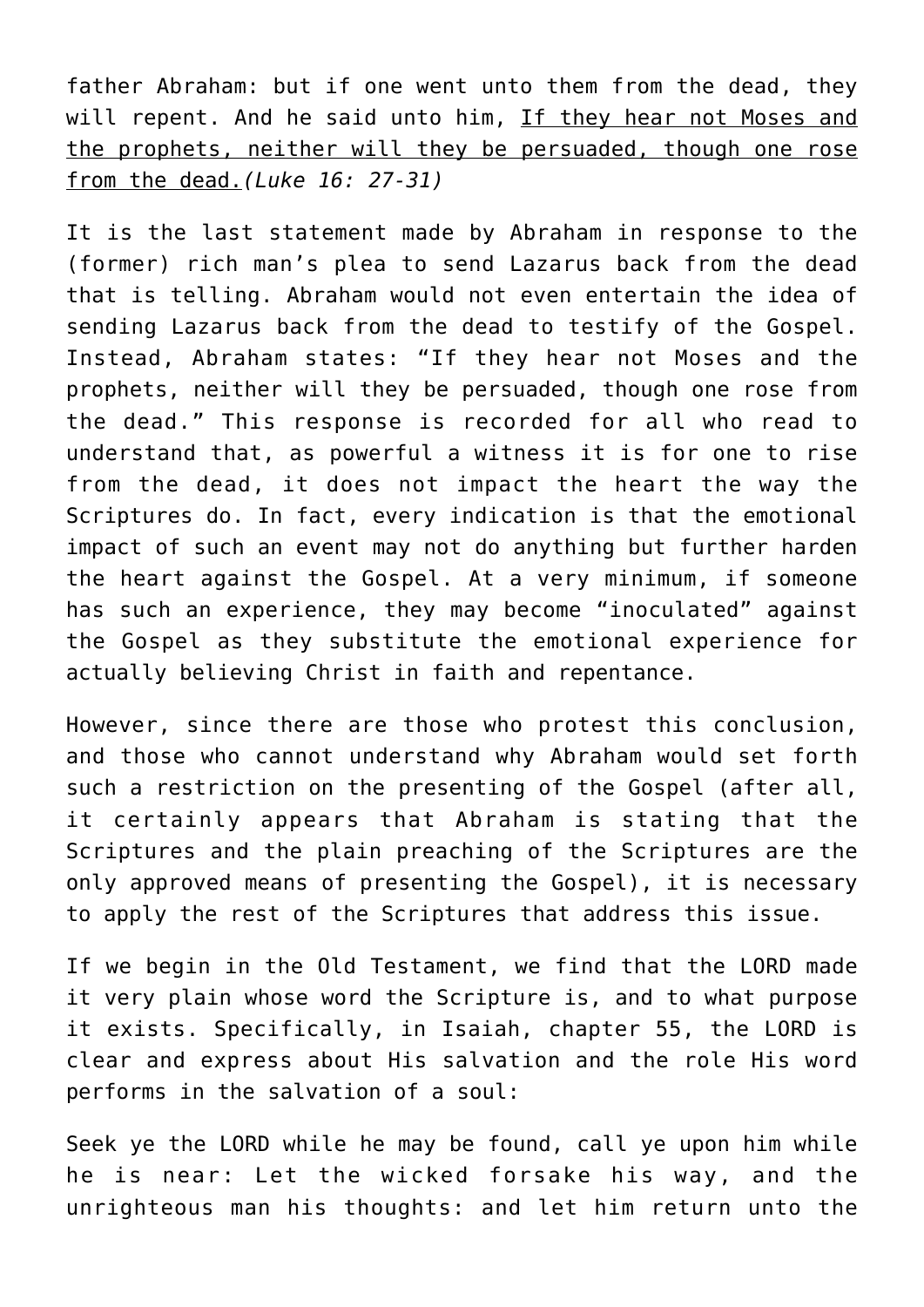LORD, and he will have mercy upon him; and to our God, for he will abundantly pardon. For my thoughts are not your thoughts, neither are your ways my ways, saith the LORD. For as the heavens are higher than the earth, so are my ways higher than your ways, and my thoughts than your thoughts. For as the rain cometh down, and the snow from heaven, and returneth not thither, but watereth the earth, and maketh it bring forth and bud, that it may give seed to the sower, and bread to the eater: So shall my word be that goeth forth out of my mouth: it shall not return unto me void, but it shall accomplish that which I please, and it shall prosper in the thing whereto I sent it.*(Isaiah 55:6-11)*

This statement is reinforced in the New Testament in Hebrews, chapter 4, verse 12 where it speaks of the word of God as well:

For the word of God is quick, and powerful, and sharper than any twoedged sword, piercing even to the dividing asunder of soul and spirit, and of the joints and marrow, and is a discerner of the thoughts and intents of the heart. *(Hebrews 4:12)*

Moreover, in I Corinthians, chapter 1, the following statement is given by the apostle Paul under inspiration of the Holy Ghost:

For Christ sent me not to baptize, but to preach the gospel: not with wisdom of words, lest the cross of Christ should be made of none effect. For the preaching of the cross is to them that perish foolishness; but unto us which are saved it is the power of God. For it is written, I will destroy the wisdom of the wise, and will bring to nothing the understanding of the prudent. Where is the wise? where is the scribe? where is the disputer of this world? hath not God made foolish the wisdom of this world? For after that in the wisdom of God the world by wisdom knew not God, it pleased God by the foolishness of preaching to save them that believe.*(I Corinthians 1:17-21)*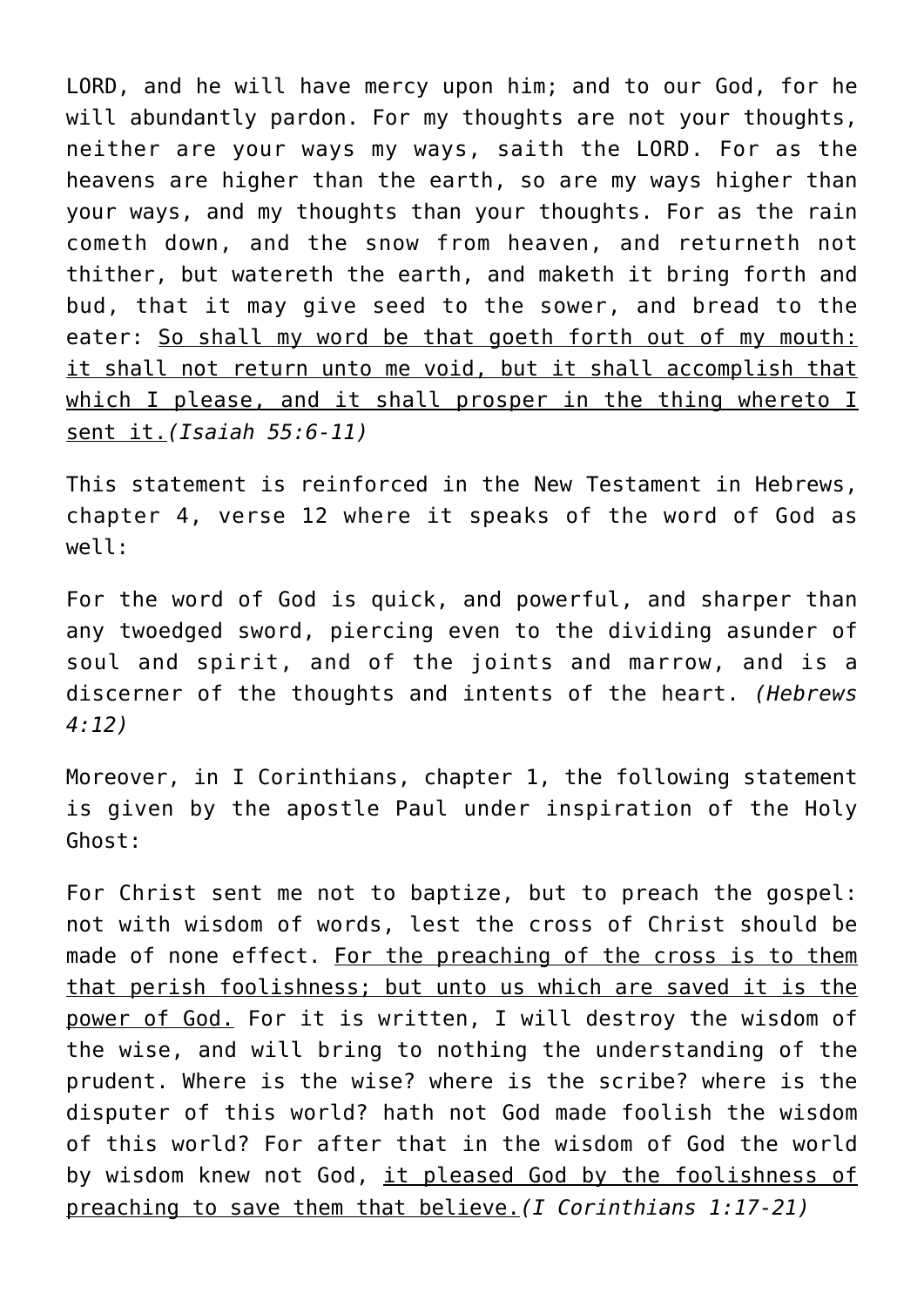Notice what is stated above: that "it pleased God by the foolishness of preaching . . ." and that to those who will perish, the preaching of the cross, and preaching as a method and means of convincing people, is foolishness. This implies much about the current generation of 'Christians' who think that plain, old-fashioned preaching is not capable of moving people to accept Christ as their Saviour. It is quite clear that the vast majority of 'Christendom' does not believe that the plainly spoken and preached word of God is sufficient for much of anything at all. Rather, they believe that it takes plays, music, movies and rank entertainment to cause people to come to Christ.

Clearly, by the aforementioned Scriptures, those things are the means and methods of the world, and have nothing of God in them. Instead, they are the product of man's reasoning and man's methods, which are foolishness to God. These methods address the emotions, and move the emotions of man, but do nothing to the heart. It takes the Scripture, the word of God to penetrate the heart and lay bare the wickedness that lies within. The proof of this is manifest when you approach someone who has seen the plays and movies about Christ, and you begin to preach the Gospel to them — and they get very angry and tell you they do not want to hear it. Or, after they have seen a play or drama about where they will end up without the salvation that is in Christ, they say they want to know more, but when visited a couple of days later, they express little to no interest in the Gospel or the things of God.

In the final analysis, what is really going on here borders on rank heresy. Why? Because those individuals involved in and promoting such means and methods have set aside the plain word of God in favor of their own way. Granted, there are those who claim that these methods are simply a different form of presenting the word of God. However, that is manifestly untrue, since plays, music and movies present actions and emotion more than words. Moreover, instead of being mentally